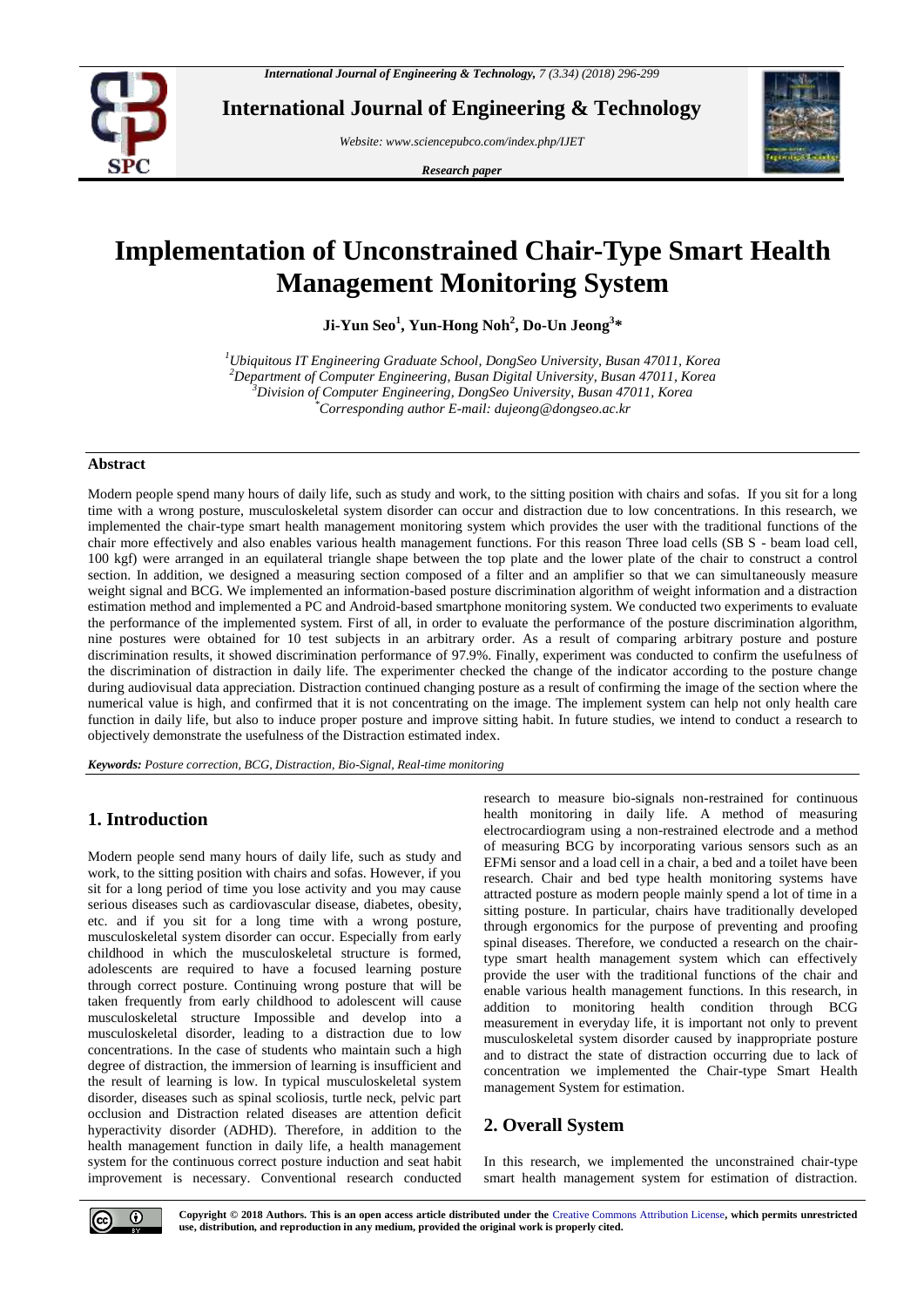Three load cells (SB S - beam load cell, 100 kgf) were arranged in an equilateral triangle shape between the top plate and the lower plate of the chair to construct a control section. In addition, we designed a measuring section composed of a filter and an amplifier so that we can simultaneously measure weight signal and BCG. For estimation of distraction, we implemented an information-based posture discrimination algorithm of weight information and a distraction estimation method and implemented a PC and Android-based smartphone monitoring system. The overall configuration diagram of the implemented system is shown in Figure 1.



**Fig. 1:** Overall configuration diagram

# **3. Distraction Estimation Method**

#### **3.1. Triangular Center Algorithm**

In this research we implemented triangle center algorithm of weight information base for distraction estimation. First, as shown in Equation 1, the center of gravity of the weight signal output from the three load cells (left-load cell = a, right-load cell = b, rear-load cell = c) was calculated. In Equation 2, the difference of the previous coordinates was found based on the center point on the coordinate, and the movement value was determined.

$$
TC(x, y) = \left(\frac{-a+b+0}{3}, \frac{0+0-c}{3}\right) - (X_{cp}, Y_{cp})
$$
 (1)

$$
MV = TC_2 - TC_1 \tag{2}
$$

TC is used at the setting position of the central coordinate reflected at the time of seating at the beginning, and initializes the coordinates generated by subsequent posture change. In equation (1), the value is set according to the posture change after it is set to the first (0, 0) coordinates. The previous TC uses the current coordinates and the difference to return the amount of change on the x axis and the y axis to the MV. Also, reflected at the time of monitoring represent the current position and make stepwise expression to green - orange - red according to the distance from the center point. The following Figure 2 shows how to identify the center of the triangle and calculate the movement value. (a) Shows the center point  $(TC_2)$  that is continuously detected after the initial center point  $(TC_1)$  determined via the center algorithm of the triangle and the criterion it is shown at a point  $(CP)$ . (b) Shows information of  $(TC_2)$  which is the center point changed reflecting the initial center( $TC_1$ ). The proposed triangle center algorithm detects the posture change of the seated person through the movement of the position with the occurrence of the movement based on 3 load cells.



**(a)** First triangle center discrimination and Standard parameters



**(b)** Movement value generation and center point movement **Fig. 2:** Triangular center algorithm

#### **3.2. Posture Discrimination Method**

Using the triangular center algorithm, it is possible to confirm the strength of motion reflecting the detection of the center of gravity movement, the information of posture change and the distance value. In order to measure the strength size of motion, the distance between the current center on the coordinate and the previous center was calculated, and the value of the distance was reflected in the strength of the posture change. Applying the Equation 3 to calculate the distance between two center points, Figure 3 shows the distance calculation in the coordinate. For posture discrimination, apply the current center point to  $(x_1, y_1)$  apply the previous coordinates to  $(x_2, y_2)$  set the straight line value of the shortest distance between both centers to calculated and applied.



Distance = 
$$
\sqrt{(x_2 - x_1)^2 + (y_2 - y_1)^2}
$$
 (3)

Equation 4 was implemented to confirm the orientation of posture. Equation 4 can discriminate the direction by using the function atan 2 to numerically convert the position information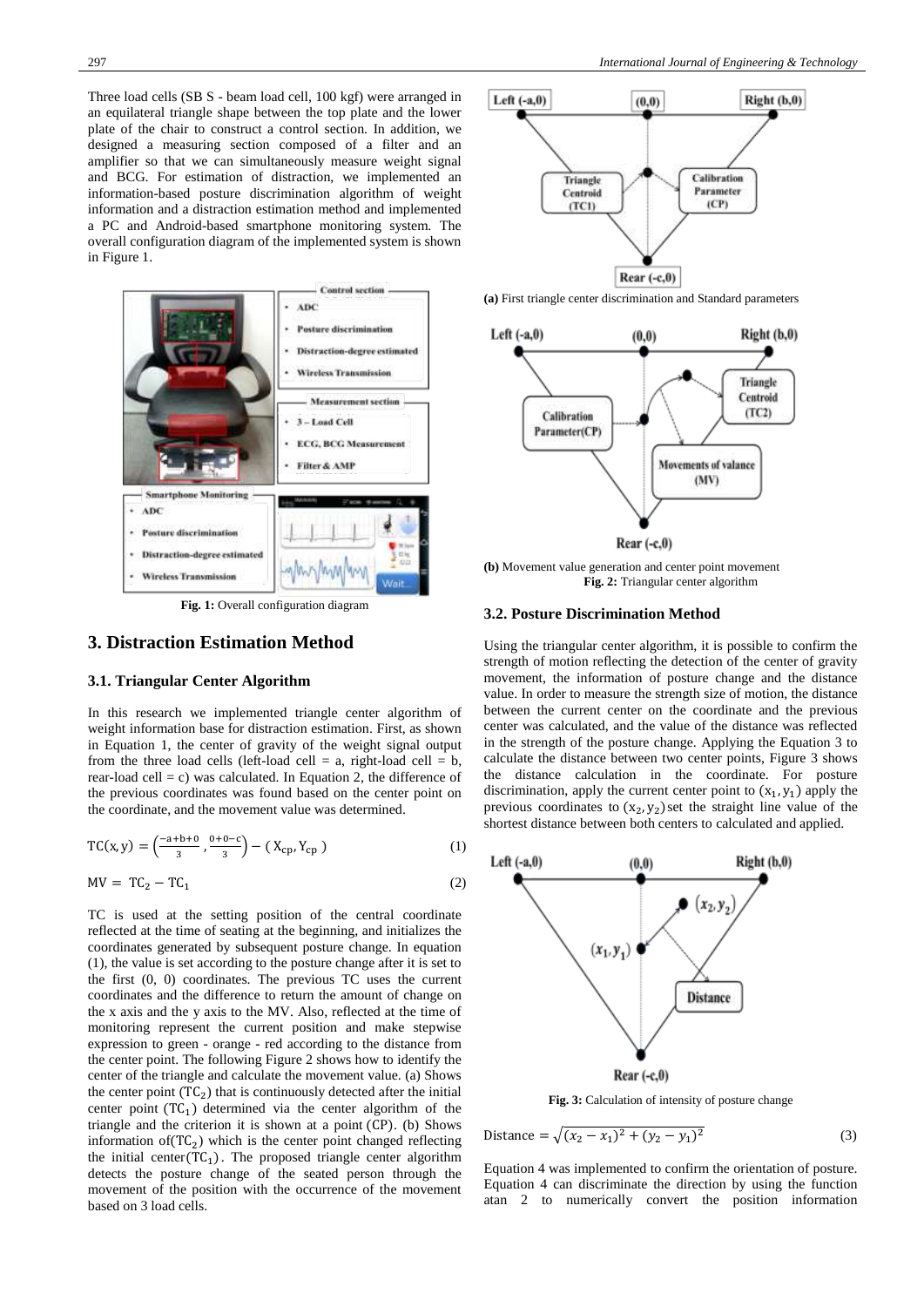corresponding to the four quadrants with the current center coordinates with reference to the first triangular center coordinates as a reference. The defense of the posture computed via the posture discrimination algorithm is divided into four quadrants front, rear, left, right, center coordinates for computation utilized CP (calibration parameter) at the initial center. Figure 4 shows directions with reference to the center.

$$
Direction = atan2(x, y)
$$
 (4)



**Fig. 4:** Determine the directionality of coordinates through posture discrimination

#### **3.3. Distraction Estimated**

We tried categorizing postures using triangle center algorithm and posture discrimination algorithm, classified 9 kinds of posture which are made in a lot of everyday life, and discriminated impulsive behavior. The area is calculated by reflecting the distance and the time between two center points caused by the center of gravity movement determined by the implemented algorithm. In Equation 5, the DLE index (distracted-limit estimation index) is expressed, and the distance is reflected in the distance between the center points before and after the motion, and the time domain of the detected peak is reflected in time. The reflection of the time domain computes n areas, which is the cumulative number of occurrences and intensity, and utilizes as a DLE Index.

DLE Index<sub>n</sub> =  $\sum_{k=0}^{n}$ (Distance × Time)<sub>k</sub> (5)

## **4. Experiments and Results**

#### **4.1. Posture Discrimination Performance Evaluation**

In this research, we evaluated the performance of the posture discrimination algorithm. The standard of posture discrimination analyzed nine postures of everyday situations. Classified posture were classified by front, back, left, right oblique posture, left and right leg trembling posture, left and right leg twisting posture, correct posture. Figure 5 shows the each posture and it is possible to confirm the azimuth and strength of the posture discriminated by the smart health management system. Each posture was taken 100 times for test subject measurement results by posture. The experimental results are shown in Table 1, and the leg tremor posture and leg tremor posture were similar, but showed a high posture differentiation success rate of 97.9%.





i o n

**a)**Left trembling **b)**Right trembling



(i) 97.9 Avg. 100 100 100 97.7 100 96.8 96.9 100 97.9

#### **4.2. Distraction Discrimination Performance Evaluation**

 $(g)$  | | | | | | 96.9 (h) 100

In this research experiment was conducted to confirm the usefulness of the discrimination of distraction in daily life. The